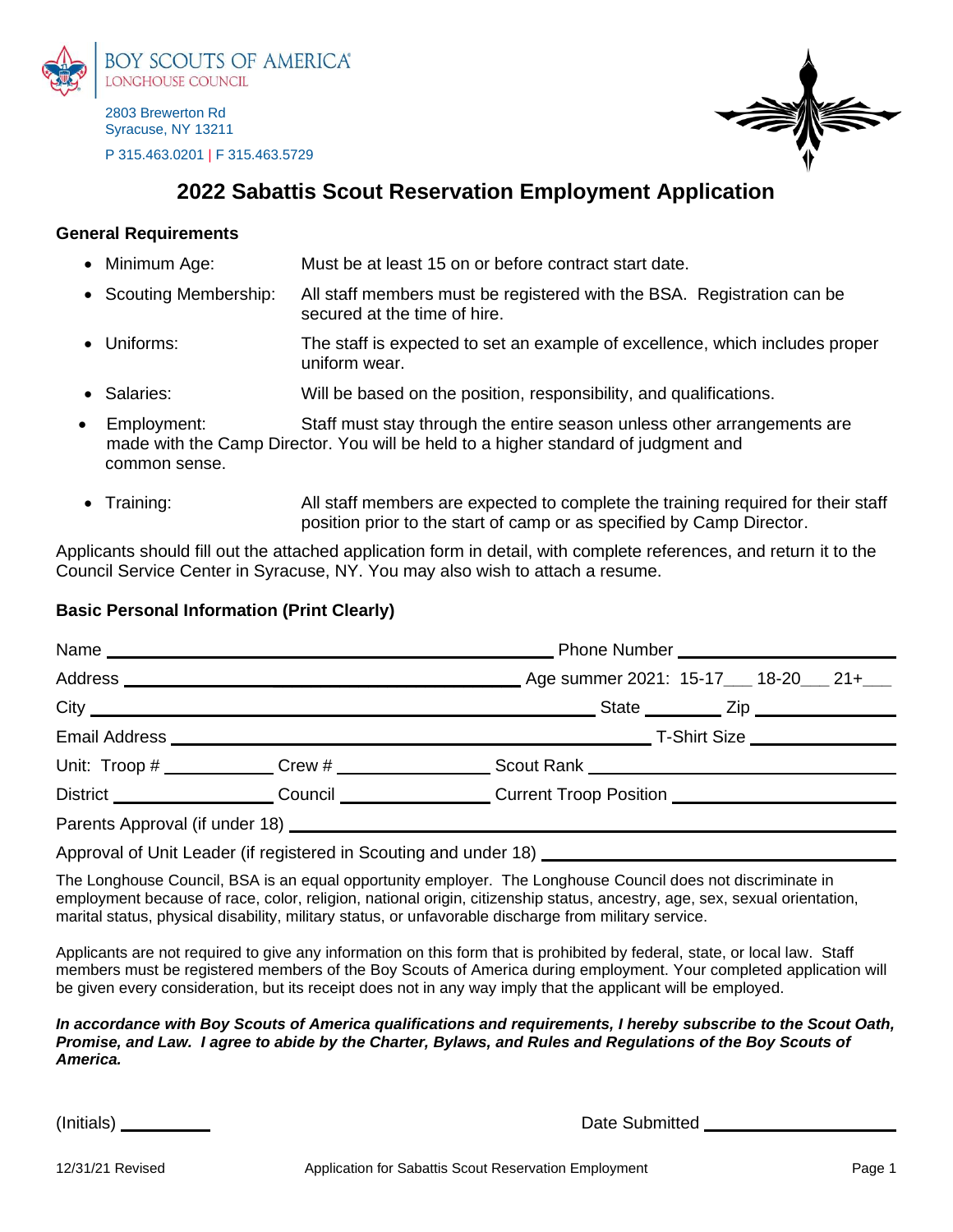



-Sr. Commissary Asst. -Trek Guide (lead canoe and backpacking treks)

-Office Manager\_\_\_\_\_

-Outdoor Skills Asst.\_\_\_\_\_ -Trailblazer Asst.\_\_\_\_\_ - Mountain Bike Asst.\_\_\_\_\_ -Commissary Asst.\_\_\_\_\_

-Ecology Asst.\_\_\_\_\_

- Lifeguard\_\_\_\_\_

**16 or Older**

-Shooting Sports Assistant\_\_\_\_\_

-Trades & Technology Asst.

**15 or Older**

Select what positions you are interested in applying for. Rate at least your top three. **Some positions require additional training which will be provided if needed**. If you are 14 years old, you may only volunteer as a Counselor-In-Training (CIT). Please find the CIT application and fill it out instead of this application.

> -Ecology Director\_\_\_\_\_\_ -Outdoor Skills Dir\_\_\_\_\_

-Trailblazer Director (first year camper program) \_\_\_\_\_ -Archery Director\_\_\_\_\_\_

-Trades & Technology Dir. -Outpost Director (lead Lows Lake waterfront and overnights) -Abenaki's Edge Director (older

-Mountain Bike Director\_\_\_\_\_

-Asst. Aquatics Dir.\_\_\_\_\_

camper high adventure

-Health Officer\*\_\_\_\_\_

**21 or Older** -Camp Director\_\_\_\_\_ -Program Director\_\_\_\_\_ -Aquatics Director\_\_\_\_\_ -Shooting Sports Director (rifle & shotgun) \_ -Camp Chaplain\_\_\_\_\_ -Trek Director (lead canoe and backpacking trek program) \_\_\_\_\_

**18 or Older**

- Summer Ranger (maintenance & facilities) -Commissary Dir.\* (lead distribution -Camp Commissioner\*\_\_\_\_\_ of food to Troops) \_\_\_\_\_ -Staff Cook (cook for staff) \_\_\_\_\_\_ Frading Post Manager\_\_\_\_\_

\*21 or older preferred

I certify that I am the required age for the positions selected above. (Initials)

program) \_\_\_\_\_

- Why should you be on camp staff?
- Why are you qualified for the position(s) you have applied for?
- What training have you taken relevant to your chosen positions?

### **Section 1: Background**

• Have you ever been convicted of any of the following?

| Felony | <b>Child Abuse</b> | Sexual Abuse |
|--------|--------------------|--------------|
| Yes    | $v_{es}$           | Yes          |
| ΟR     | <b>No</b>          | ΟR           |
| No.    | ЭR                 | No           |

If Yes, please explain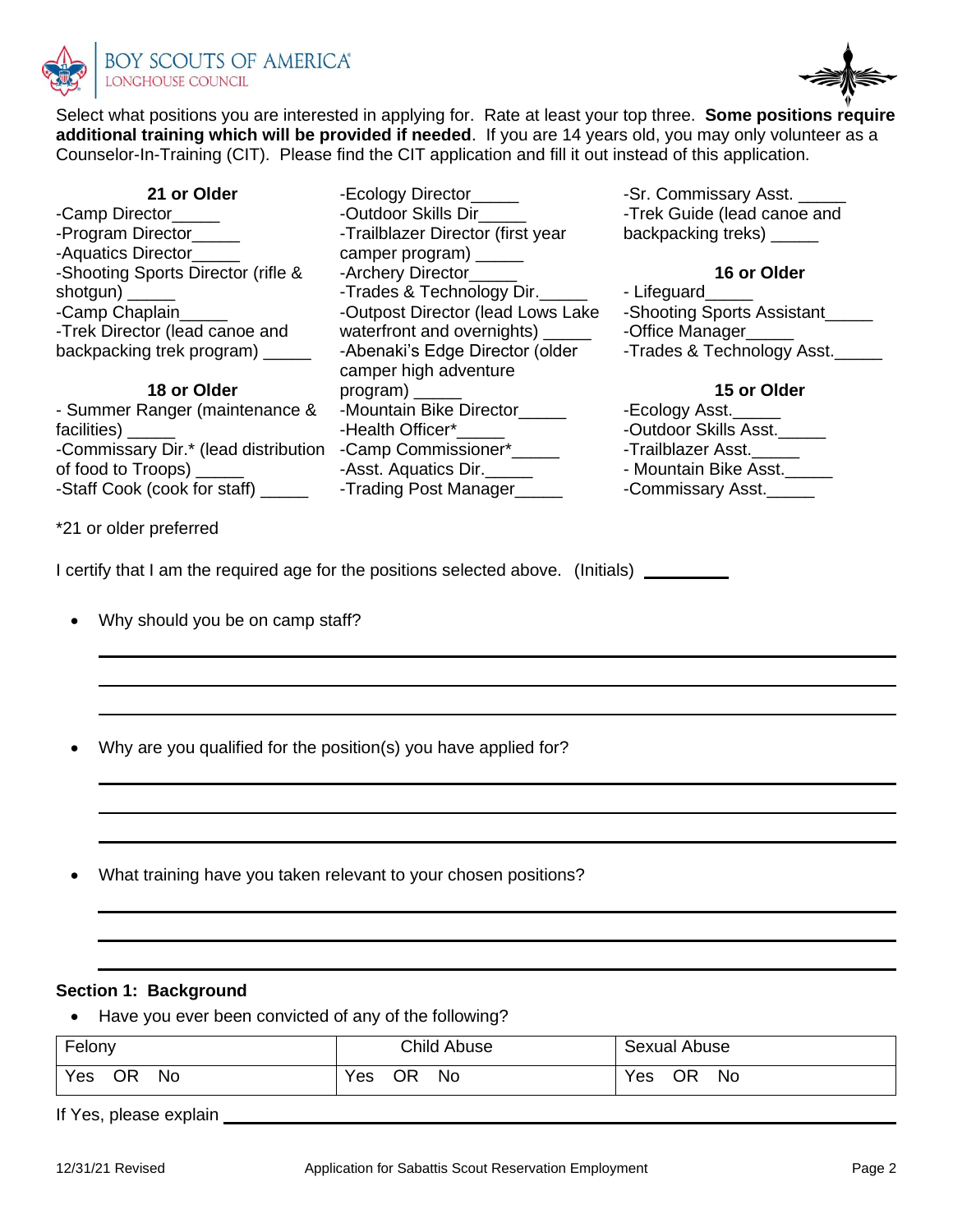

• What Non-Scouting (Church, school, community) awards or positions do you hold?

|             | <b>Section 2: Educational History</b><br>Institution | City, State                                                                                                   | Major Years                                                                                                                                                                                                                    |                              | Degree Earned                 |
|-------------|------------------------------------------------------|---------------------------------------------------------------------------------------------------------------|--------------------------------------------------------------------------------------------------------------------------------------------------------------------------------------------------------------------------------|------------------------------|-------------------------------|
|             | <b>Section 3: Scouting Experience</b>                | Do you have any previous experience with the BSA? Yes                                                         | No control of the North State of the North State of the North State of the North State of the North State of the North State of the North State of the North State of the North State of the North State of the North State of |                              | (if no, proceed to Section 4) |
|             |                                                      | What Summer Camps have you attended as a camper?                                                              |                                                                                                                                                                                                                                |                              |                               |
|             | Camp                                                 | At what summer camps have you served as a staff member?                                                       | Position                                                                                                                                                                                                                       |                              | Years                         |
|             |                                                      | What Troop leadership positions have you held? _________________________________                              |                                                                                                                                                                                                                                |                              |                               |
|             | Have you completed: (Circle Those Completed)         |                                                                                                               |                                                                                                                                                                                                                                |                              |                               |
| <b>NYLT</b> |                                                      | Wood Badge<br>What Scouting Awards other than Rank or Merit Badges have you earned? (Religious emblems, etc.) |                                                                                                                                                                                                                                | <b>Adult Leader Training</b> |                               |

# **Section 4: Certifications and Licenses (Please attach a copy of certifications to application)**

• Have you completed: (**Check all that apply**)

| CPR/AED | <b>Wilderness First Aid</b> | Driver's License |  |
|---------|-----------------------------|------------------|--|
| EMT     | Reg. Nurse                  | Red Cross WSI    |  |